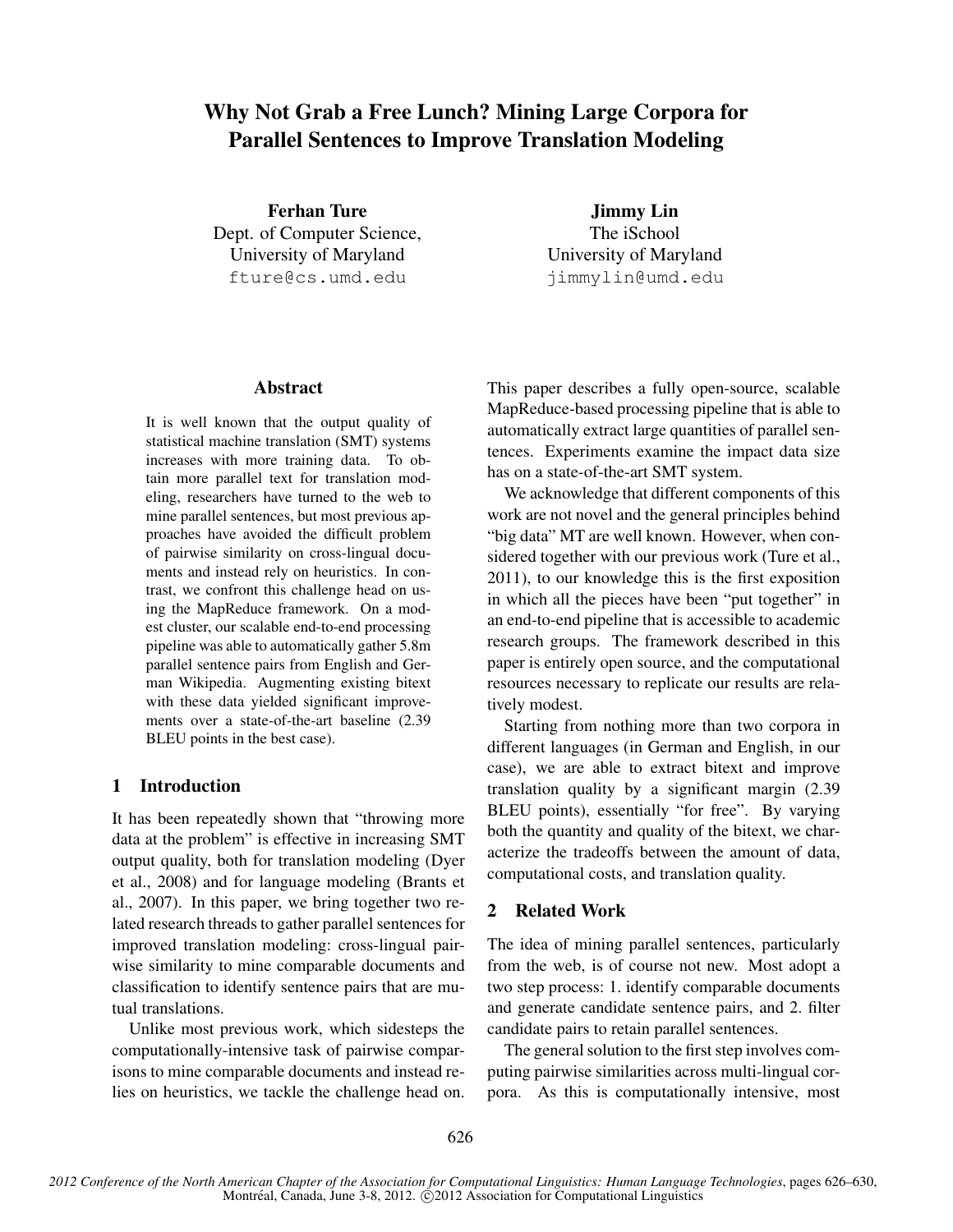studies fall back to heuristics, e.g., comparing news articles close in time (Munteanu and Marcu, 2005), exploiting "inter-wiki" links in Wikipedia (Smith et al., 2010), or bootstrapping off an existing search engine (Resnik and Smith, 2003). In contrast, we adopt a more exhaustive approach by directly tackling the cross-lingual pairwise similarity problem, using MapReduce on a modest cluster. We perform experiments on German and English Wikipedia (two largest available), but our technique is general and does not depend on sparse, manually-created interwiki links. Thus, compared to those approaches, we achieve much higher recall.

The second step (filtering candidate sentence pairs) is relatively straightforward, and we adopt the classification approach of Munteanu and Marcu (2005). However, unlike in previous work, we need to classify large volumes of data (due to higher recall in the first step). Therefore, we care about the relationship between classification accuracy and the speed of the classifier. Our two-stage approach gives us both high effectiveness (accuracy) and efficiency (speed).

A recent study from Google describes a general solution to our problem that scales to web collections (Uszkoreit et al., 2010). The authors translate all documents from one language into another, thus transforming the problem into identifying similar mono-lingual document pairs. Nevertheless, our approach makes several additional contributions. First, we explore the effect of dataset size on results. Our conclusions are more nuanced than simply "more data is better", since there is a tradeoff between quality and quantity. Our experiments involve orders of magnitude *less* data, but we nevertheless observe significant gains over a strong baseline. Overall, our approach requires far less computational resources and thus is within the reach of academic research groups: we do not require running an MT system on one side of the entire collection, and we carefully evaluate and control the speed of sentenceclassification. Finally, in support of open science, our code<sup>1</sup> and data<sup>2</sup> are available as part of Ivory, an open-source Hadoop toolkit for web-scale information retrieval (Lin et al., 2009).

#### 3 Generating Candidate Sentences

We applied our approach on English Wikipedia (10.9m documents, 30.6GB) and German Wikipedia (2.4m articles, 8.5GB), using XML dumps from January 2011. English and German Wikipedia were selected because they are the largest Wikipedia collections available, and we want to measure effects in a language for which we already have lots of bitext. In both collections, redirect pages and stub articles were discarded.

To mine comparable documents, we used our previously described algorithm (Ture et al., 2011), based on local-sensitive hashing, also implemented in Hadoop MapReduce. The reader is referred to the paper for details. On a 16 node (96 core) cluster, we were able to extract 64m  $(d_e, d_f)$  document pairs (with cosine similarity  $\geq$  0.3) in 8.8 hours.

For each of the  $(d_e, d_f)$  pairs, the next processing step involves generating the Cartesian product of sentences in both documents as candidate sentence pairs: this itself is a non-trivial problem. Although in this particular case it may be possible to load both document collections in memory, we envision scaling up to collections in the future for which this is not possible. Therefore, we devised a scalable, distributed, out-of-memory solution using Hadoop.

The algorithm works as follows: We map over (docid  $n$ , document  $d$ ) pairs from both the German and English collections. In each mapper all  $(d_e, d_f)$ similarity pairs are loaded in memory. If the input document is not found in any of these pairs, no work is performed. Otherwise, we extract all sentences and retain only those that have at least 5 terms and at least 3 unique terms. Sentences are converted into BM25-weighted vectors in the English term space; for German sentences, translation into English is accomplished using the technique proposed by Darwish and Oard (2003). For every  $(d_e, d_f)$  pair that the input document is found in, the mapper emits the list of weighted sentence vectors, with the  $(d_e, d_f)$ pair as the key. As all intermediate key-value pairs in MapReduce are grouped by their keys for reduceside processing, the reducer receives the key  $(d_e, d_f)$ and weighted sentence vectors for both the German and English articles. From there, we generate the Cartesian product of sentences in both languages. As an initial filtering step, we discard all pairs where

<sup>1</sup> ivory.cc

<sup>2</sup> github.com/ferhanture/WikiBitext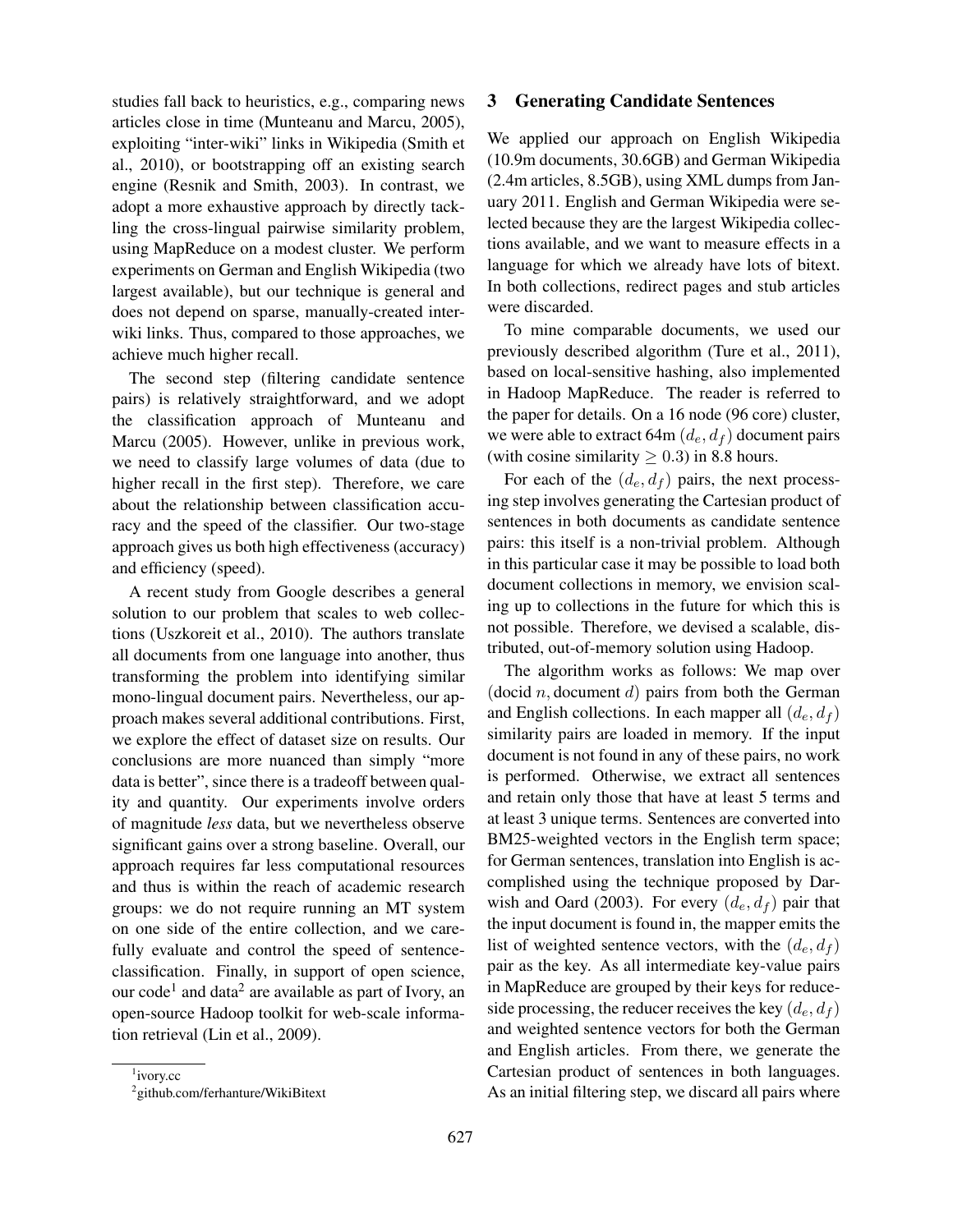the ratio of sentence lengths is more than two, a heuristic proposed in (Munteanu and Marcu, 2005). Each of the remaining candidate sentences are then processed by two separate classifiers: a less accurate, fast classifier and a more accurate, slow classifier. This is described in the next section.

This algorithm is a variant of what is commonly known as a reduce-side join in MapReduce (Lin and Dyer, 2010), where  $(d_e, d_f)$  serves as the join key. Note that in this algorithm, sentence vectors are emitted multiple times, one for each  $(d_e, d_f)$  pair that they participate in: this results in increased network traffic during the sort/shuffle phase. We experimented with an alternative algorithm that processes all foreign documents similar to the same English document together, e.g., processing  $(d_e, [d_{f1}, d_{f2}, \ldots])$  together. This approach, counter-intuitively, was slower despite reduced network traffic, due to skew in the distribution of similar document pairs. In our experiments, half of the source collection was not linked to any target document, whereas 4% had more than 100 links. This results in reduce-side load imbalance, and while most of the reducers finish quickly, a few reducers end up performing substantially more computation, and these "stragglers" increase end-to-end running time.

#### 4 Parallel Sentence Classification

We built two MaxEnt parallel sentence classifiers using the OpenNLP package, with data from a sample of the Europarl corpus of European parliament speeches. For training, we sampled 1000 parallel sentences from the German-English subset of the corpus as positive instances, and 5000 non-parallel sentence pairs as negative instances. For testing, we sampled another 1000 parallel pairs and generated all possible non-parallel pairs by the Cartesian product of these samples. This provides a better approximation of the task we're interested in, since most of the candidate sentence pairs will be non-parallel in a comparable corpus. We report precision, recall, and F-score, using different classifier confidence scores as the decision threshold (see Table 1).

Our first, *simple* classifier, which uses cosine similarity between the sentences as the only feature, achieved a maximum F-score of 74%, with 80% precision and 69% recall. Following previous work

| <b>Classifier</b> | <b>Measure</b>      | Value |
|-------------------|---------------------|-------|
| Simple            | Recall $@$ P90      | 0.59  |
|                   | Recall @ P80        | 0.69  |
|                   | <b>Best F-score</b> | 0.74  |
| Complex           | Recall $@$ P90      | 0.69  |
|                   | Recall @ P80        | 0.79  |
|                   | <b>Best F-score</b> | 0.80  |

Table 1: Accuracy of the simple and complex sentence classifiers on Europarl data.

(Smith et al., 2010), we also report recall with precision at 80% and 90% in Table 1; the classifier effectiveness is comparable to the previous work. The second, *complex* classifier uses the following additional features: ratio of sentence lengths, ratio of source-side tokens that have translations on the target side, ratio of target-side tokens that have translations on the source side. We also experimented with features using the word alignment output, but there was no improvement in accuracy. The complex classifier showed better performance: recall of 79% at 80% precision and 69% at precision of 90%, with a maximum F-score of 80%.

Due to the large amounts of data involved in our experiments, we were interested in speed/accuracy tradeoffs between the two classifiers. Microbenchmarks were performed on a commodity laptop running Mac OS X on a 2.26GHz Intel Core Duo CPU, measuring per-instance classification speed (including feature computation time). The complex classifier took 100  $\mu s$  per instance, about 4 times slower than the simple one, which took 27  $\mu s$ .

The initial input of 64m similar document pairs yielded 400b raw candidate sentence pairs, which were first reduced to 214b by the per-sentence length filter, and then to 132b by enforcing a maximum sentence length ratio of 2. The simple classifier was applied to the remaining pairs, with different confidence thresholds. We adjusted the threshold to obtain different amounts of bitext, to see the effect on translation quality (this condition is called  $S_1$  hereafter). The positive results of the first classifier was then processed by the second classifier (this twolevel approach is called  $S_2$  hereafter).

Candidate generation was completed in 2.4 hours on our cluster with 96 cores. These candidates went through the MapReduce shuffle-and-sort process in 0.75 hours, which were then classified in 4 hours.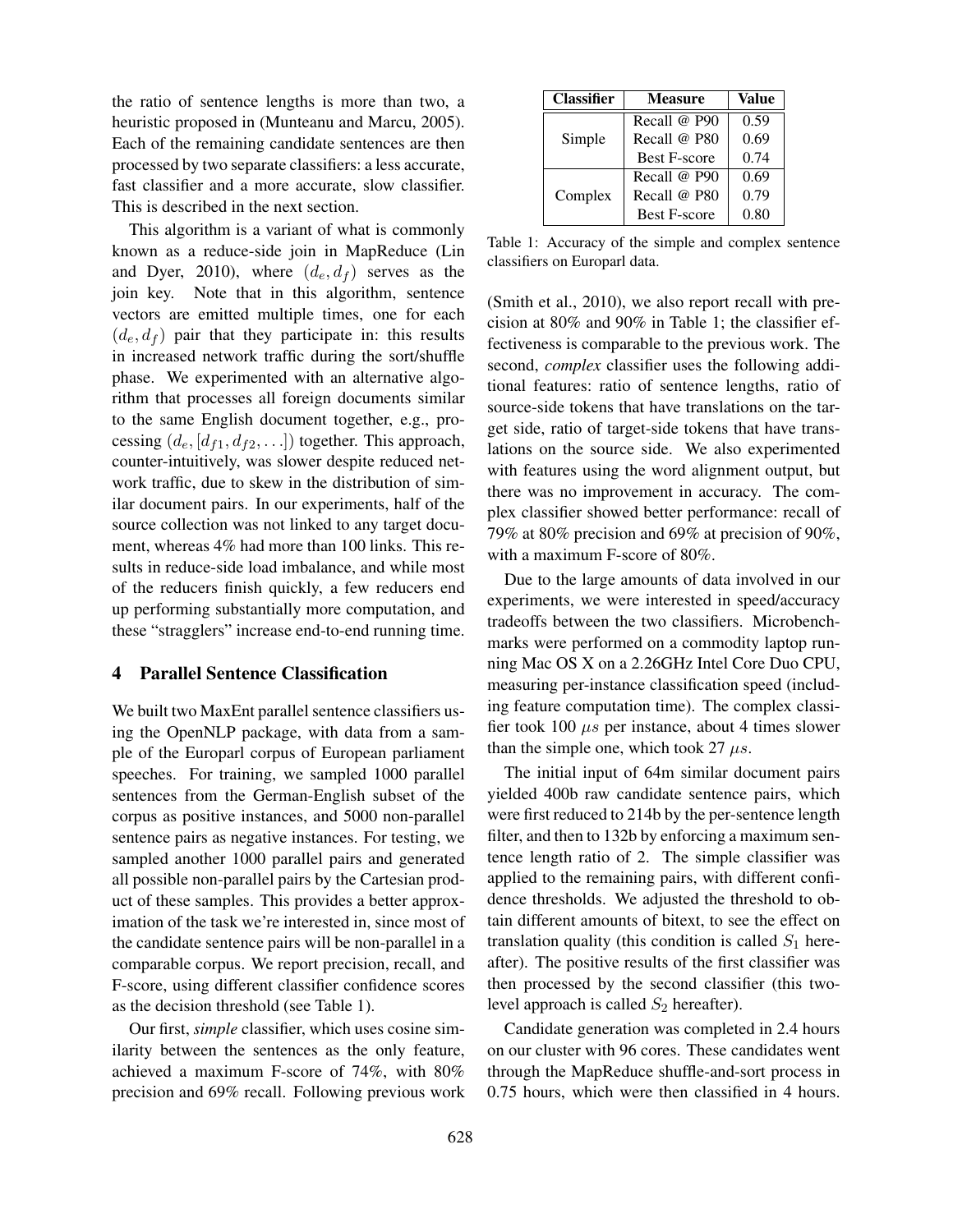Processing by the more complex classifier in  $S_2$  took an additional 0.52 hours.

## 5 End-to-End MT Experiments

In all experiments, our MT system learned a synchronous context-free grammar (Chiang, 2007), using GIZA++ for word alignments, MIRA for parameter tuning (Crammer et al., 2006), cdec for decoding (Dyer et al., 2010), a 5-gram SRILM for language modeling, and single-reference BLEU for evaluation. The baseline system was trained on the German-English WMT10 training data, consisting of 3.1m sentence pairs. For development and testing, we used the newswire datasets provided for WMT10, including 2525 sentences for tuning and 2489 sentences for testing.

Our baseline system includes all standard features, including phrase translation probabilities in both directions, word and arity penalties, and language model scores. It achieves a BLEU score of 21.37 on the test set, which would place it  $5^{th}$ out of 9 systems that reported comparable results in WMT10 (only three systems achieved a BLEU score over 22). Many of these systems used techniques that exploited the specific aspects of the task, e.g., German-specific morphological analysis. In contrast, we present a knowledge-impoverished, entirely data-driven approach, by simply looking for more data in large collections.

For both experimental conditions (one-step classification,  $S_1$ , and two-step classification,  $S_2$ ) we varied the decision threshold to generate new bitext collections of different sizes. Each of these collections was added to the baseline training data to induce an entirely new translation model (note that GIZA additionally filtered out some of the pairs based on length). The final dataset sizes, along with BLEU scores on the test data, are shown in Fig. 1. In  $S_1$ , we observe that increasing the amount of data (by lowering the decision threshold) initially leads to lower BLEU scores (due to increased noise), but there is a threshold after which the improvement coming from the added data supersedes the noise. The  $S_2$  condition increases the quality of bitext by reducing this noise: the best run, with 5.8m pairs added to the baseline (final dataset has 8.1m pairs), yields 23.76 BLEU (labeled  $P$  on figure), 2.39 points above the



Figure 1: Evaluation results on the WMT10 test set.

baseline (and higher than the best WMT10 result). These results show that the two-step classification process, while slower, is worth the additional processing time.

Our approach yields solid improvements even with less data added: with only 382k pairs added to the baseline, the BLEU score increases by 1.84 points. In order to better examine the effect of data size alone, we created partial datasets from P by randomly sampling sentence pairs, and then repeated experiments, also shown in Fig. 1. We see an increasing trend of BLEU scores with respect to data size. By comparing the three plots, we see that  $S_2$  and random sampling from  $P$  work better than  $S_1$ . Also, random sampling is not always worse than  $S_2$ , since some pairs that receive low classifier confidence turn out to be helpful.

#### 6 Conclusions

In this paper, we describe a scalable MapReduce implementation for automatically mining parallel sentences from arbitrary comparable corpora. We show, at least for German-English MT, that an impoverished, data-driven approach is more effective than task-specific engineering. With the distributed bitext mining machinery described in this paper, improvements come basically "for free" (the only cost is a modest amount of cluster resources). Given the availability of data and computing power, there is simply no reason why MT researchers should not ride the large-data "tide" that lifts all boats. For the benefit of the community, all code necessary to replicate these results have been open sourced, as well as the bitext we've gathered.